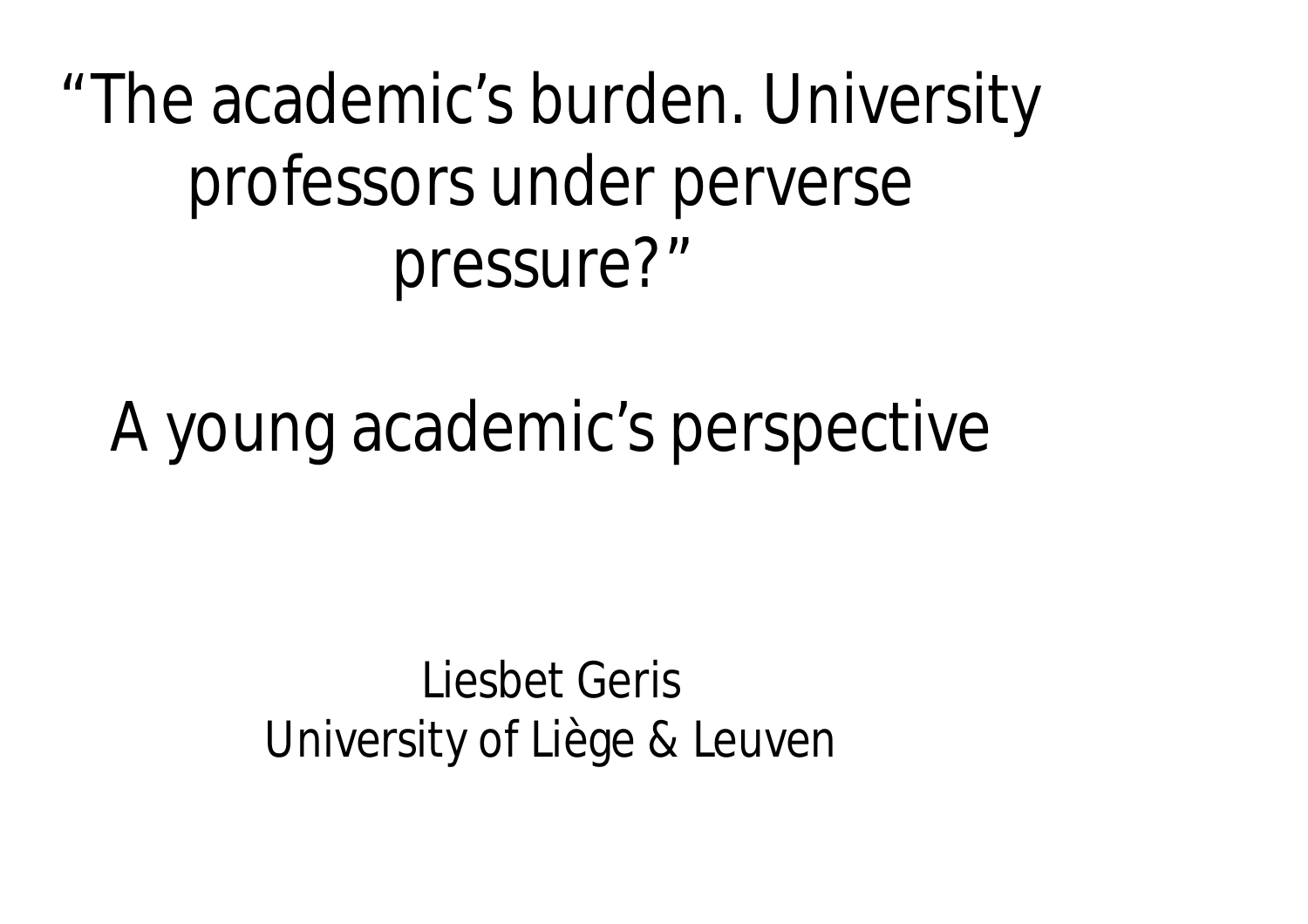# Young Academy of Belgium (Flanders)

- Member of the Young Academy but not speaking on her behalf
- 40 academics, 40 different situations, 40 • opinions
- . All motivated to think about the university of the future
- 1 common point of view: our profession is the most beautiful one in the world

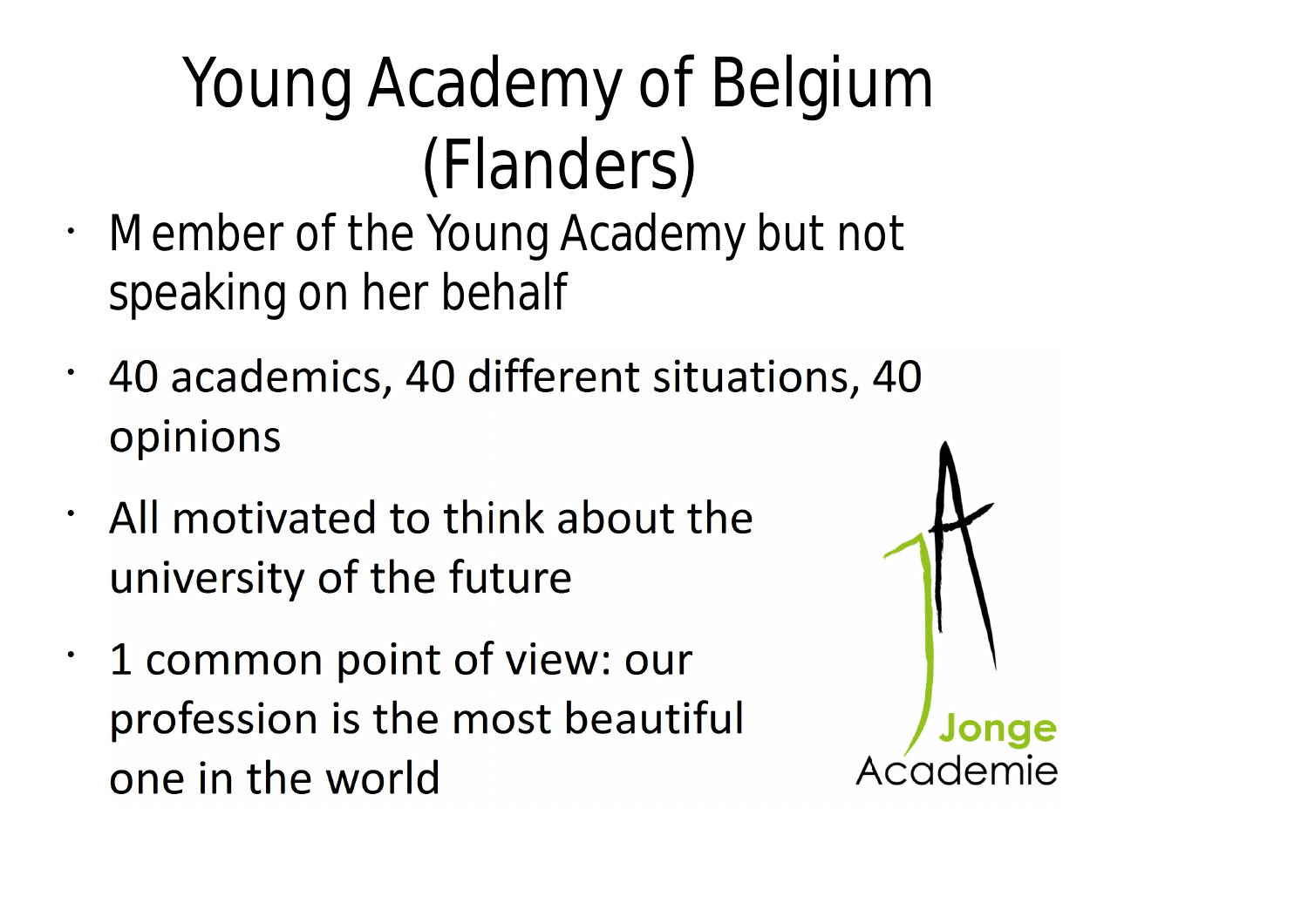#### Pressure?

- Pressure of research (finding money to sustain and increase research group)
	- partly personal choice
	- leads to publication pressure but strongly dependent on field & situation
- Pressure of teaching
	- evaluated but not rewarded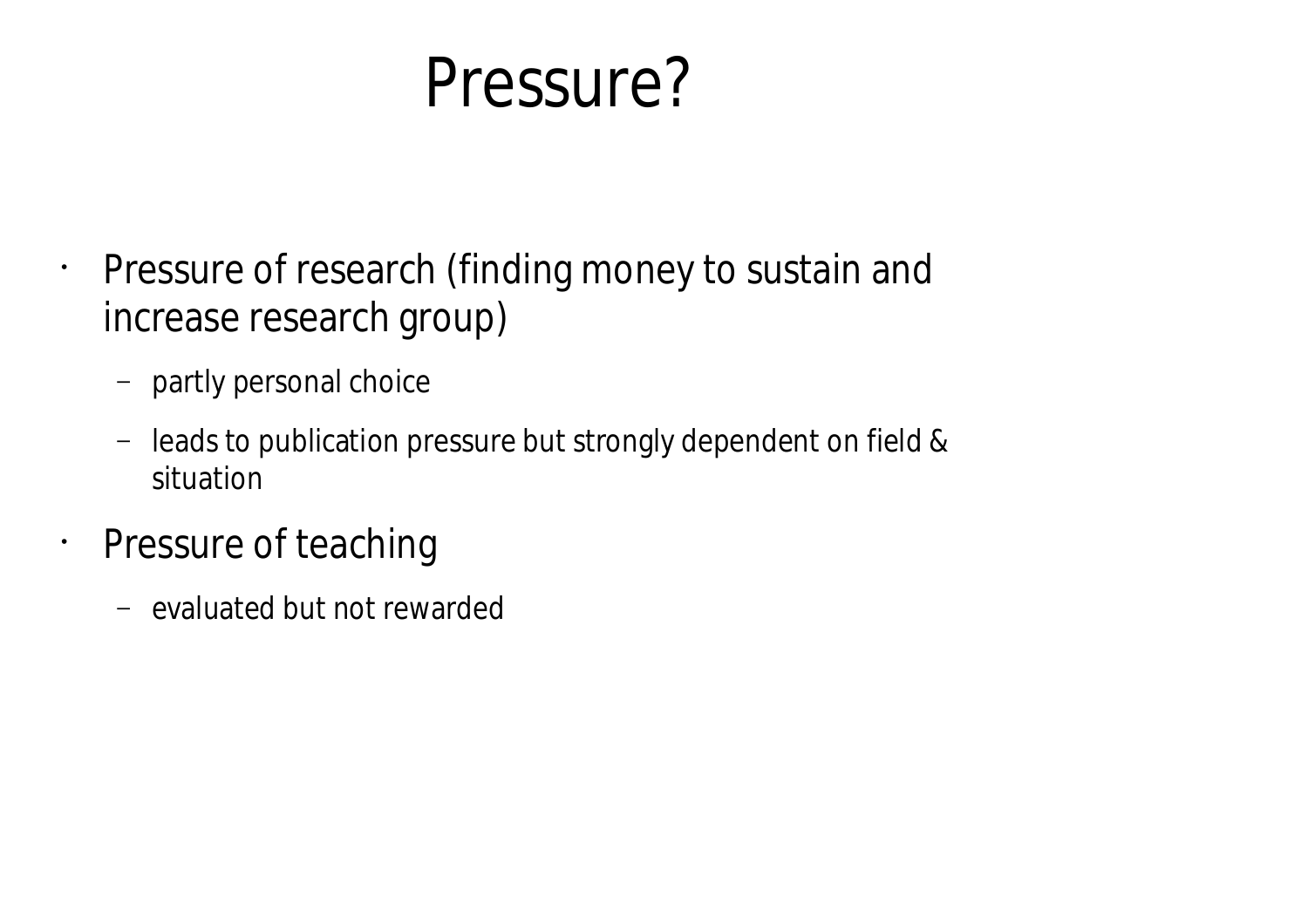#### Pressure?

- Pressure of service to society
	- box needs to be ticked
	- consensus takes time
- Pressure of service to scientific community and society at large
	- no but perhaps should be higher?
	- no direct evaluation or reward
- Pressure of administration
	- will always be perceived as too high (this does not mean that it is not too high). Depends a lot on department/university & funding sources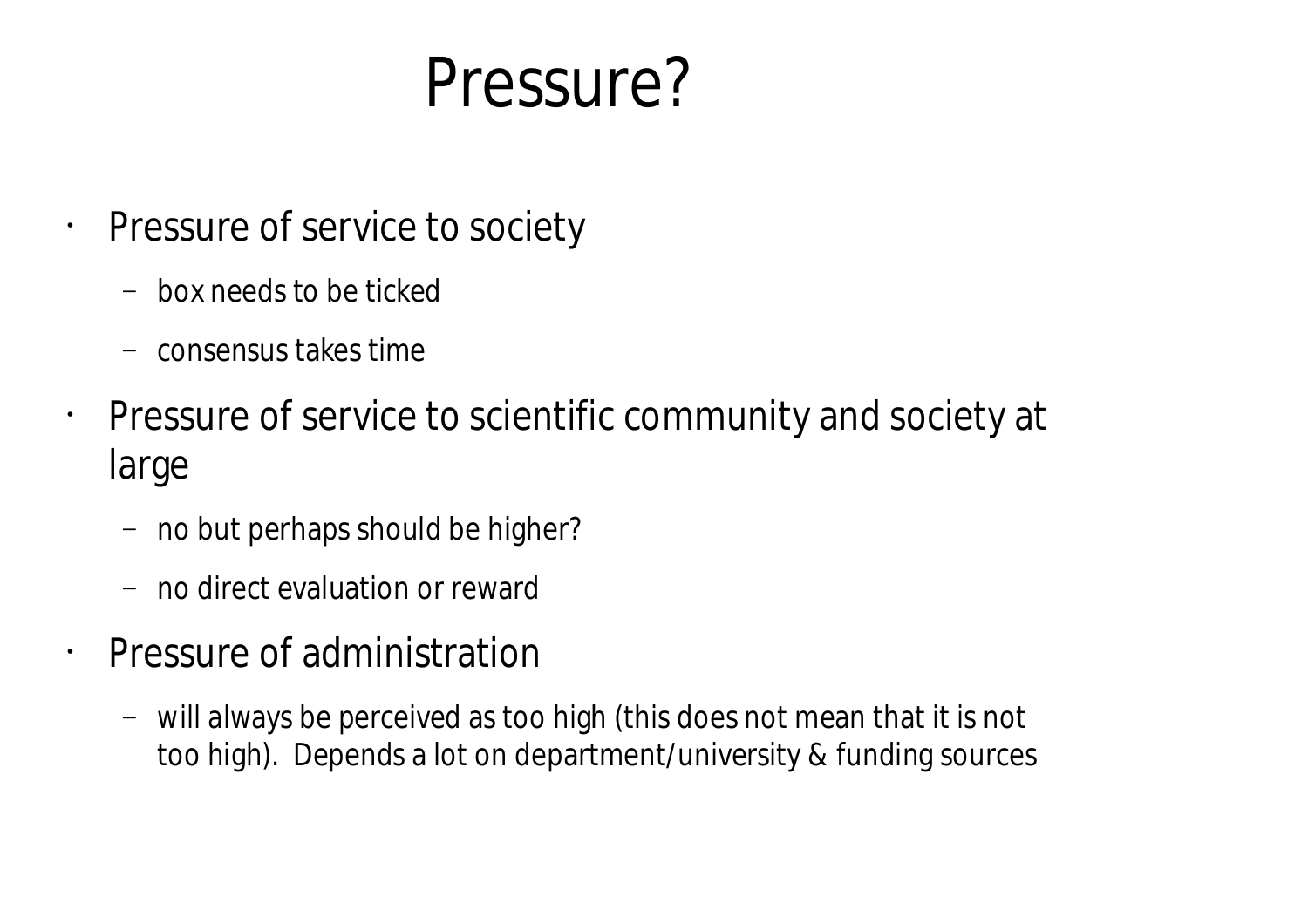#### Perverse pressure?

- From a young academic's perspective
	- Access to tenure track
	- Obtaining tenure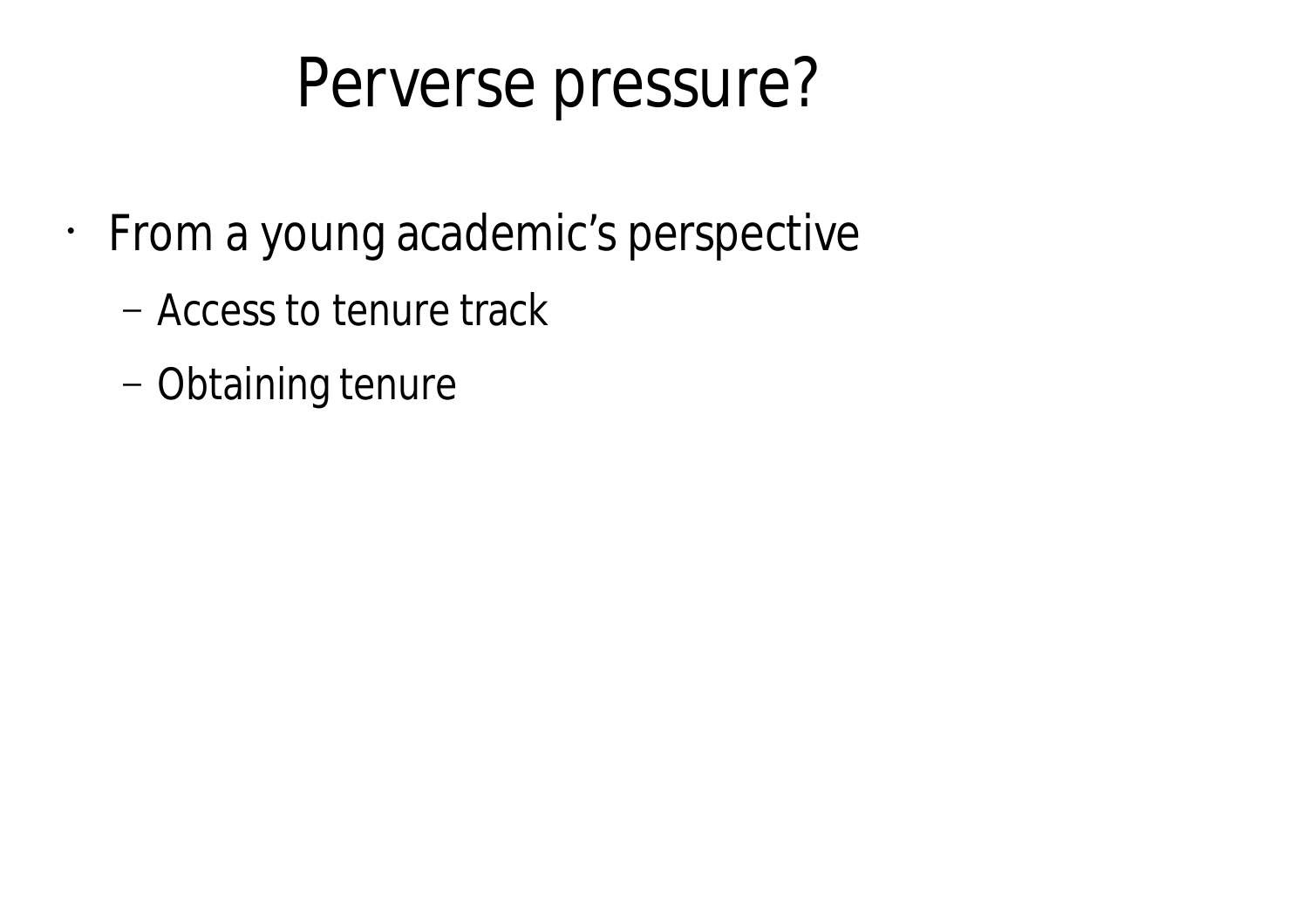#### Access to tenure track

- Right person at right place *at right time*
- Evaluated on 'all' criteria but only research is quantifiable
	- Focus on research
	- Development of other skills is secondary

#### But

- Brilliant resarchers not necessarily make for brilliant professors
- Reality of the profession quite different from path towards it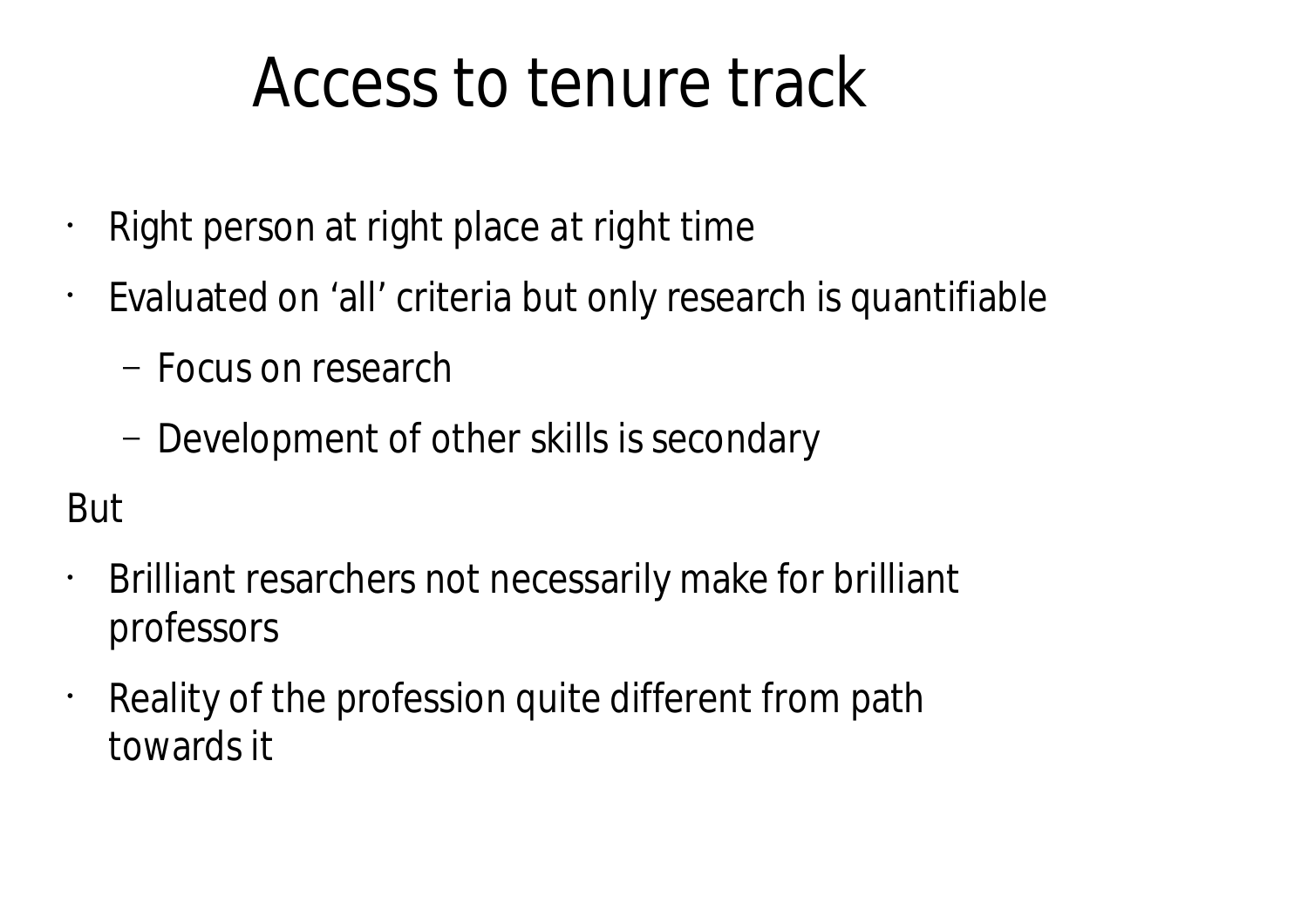## Evaluation overload

- Tenure Track is 2-cutting sword
- Focus on constant evaluation at time when you should be doing your most innovative & risky research
- Staying on the straight and (disciplinary) narrow is rewarded much more
- Less quantitative, more qualitative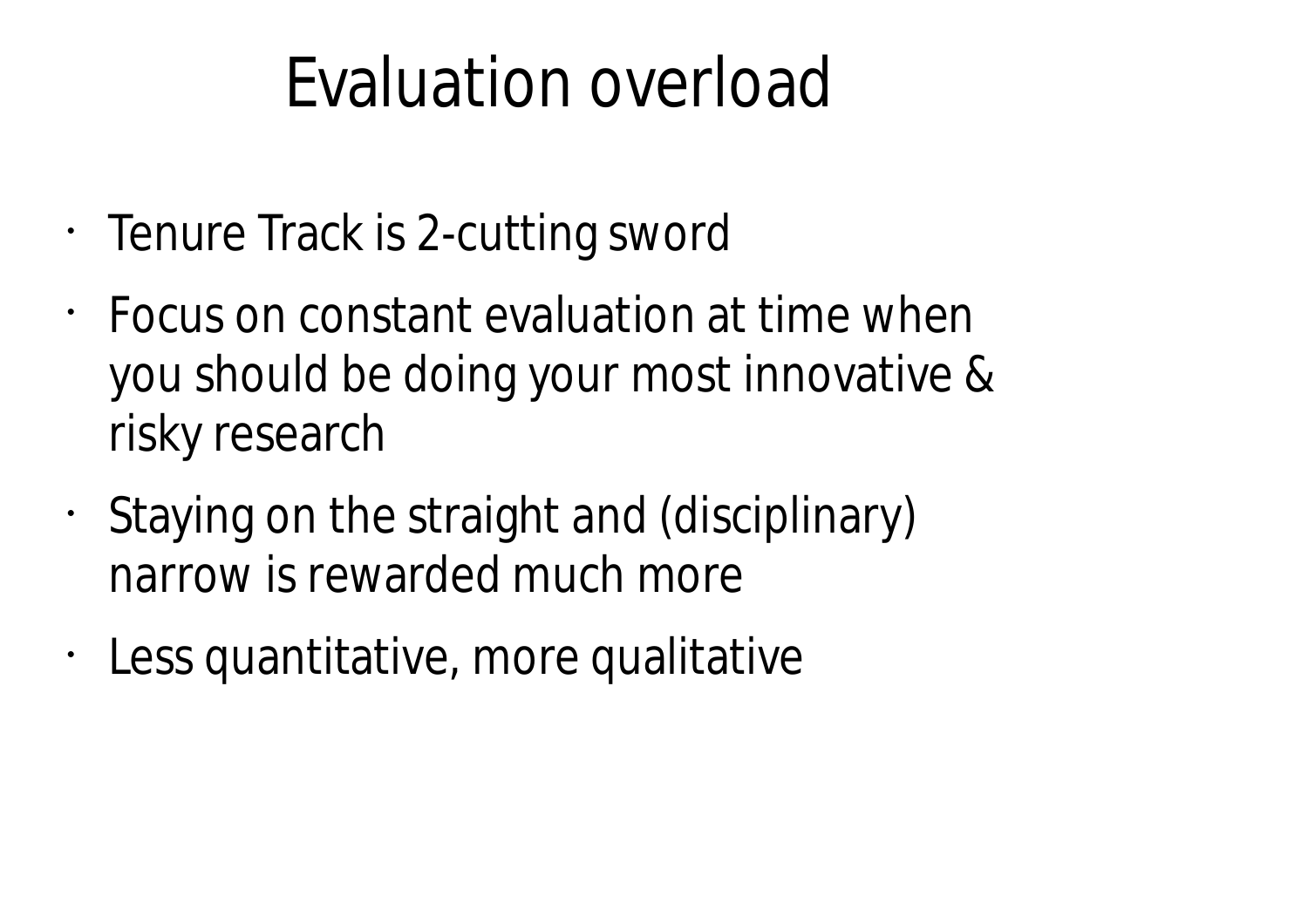### Personal situation

• Comfortable personal position: tenured professor in Liège, part-time associate professor in Leuven

- Move to Liège when fit with/support from Leuven department was too low
- Now, no uncertainty about future position
- Never compromised or did things because it might be necessary/better for career.
- Personal challenge: work-life balance
	- Married
	- mother of 2 young children